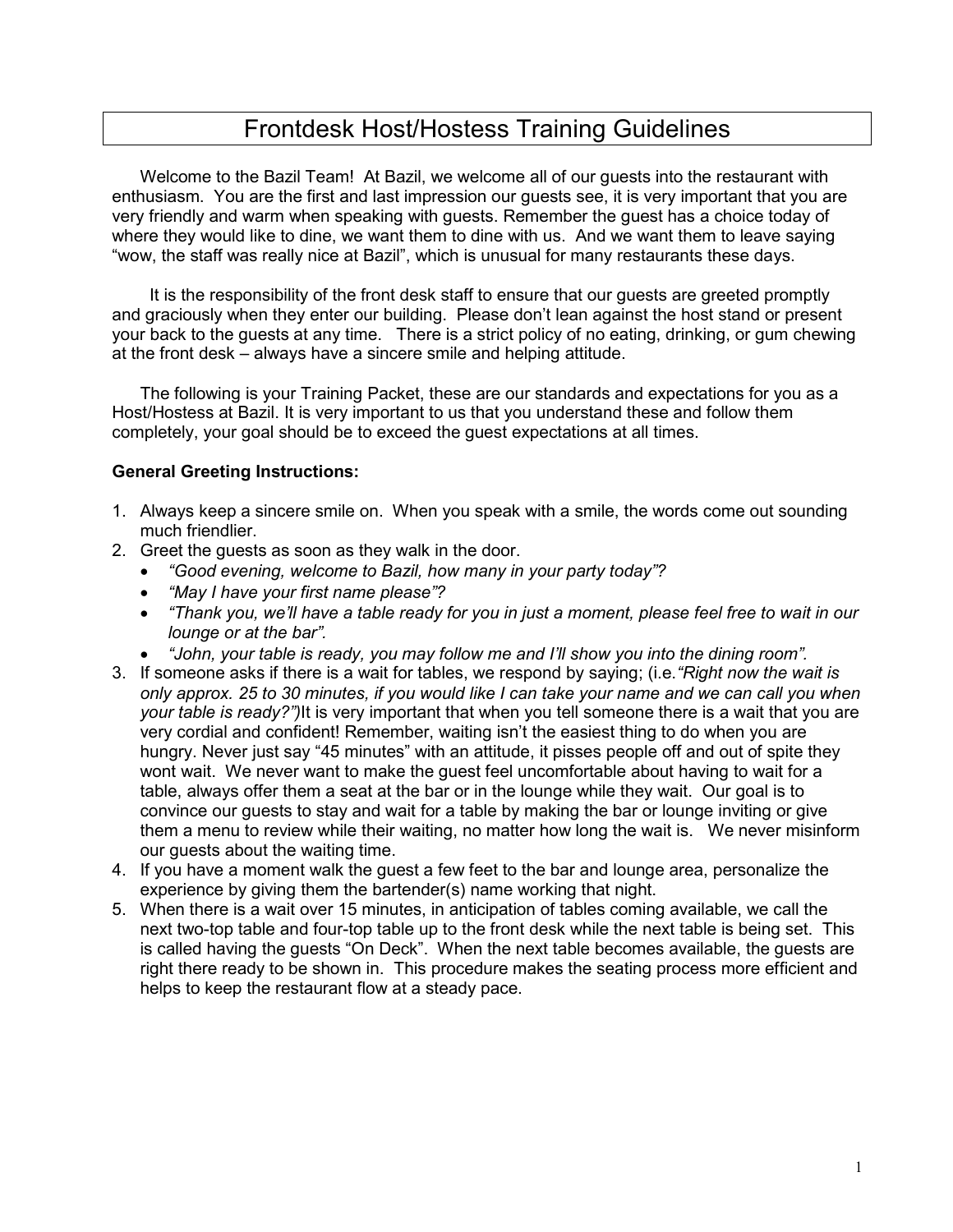## **Waiting List Guidelines:**

- 1. We only take *Call Ahead* names a few hours before the guests will arrive, not the day before. (A reservation for a party of 6 or more may taken for the following days, just let a manager know you took the reservation. Always get a phone number!) We always let the guest know the current estimate wait and ask them to check in at the host stand when they arrive. They may still have a slight wait for a table, but it will be greatly reduced by them calling ahead.
- 2. When writing Call Aheads on the list be sure to get their name and denote that they called in by placing a "CA" in the Call Ahead column.
- 3. We circle the *"CA"* when the guests actually check in and write the time of their arrival and inform them of the approx. wait for their table.
- 4. It is very important that all names on the list are clearly and neatly printed. Remember that someone may have to read your writing to call the name when the table is ready.
- 5. The proper way of writing children is as follows:
	- 5+HC = five adults plus one high chair.

5+2HC+B = five adults plus two highchairs and a baby.

- 6. If you call a party three times and nobody answers, place a *"NA" (to signify No Answer)* next to their name and circle it and write the time of the last page.
- 7. If you call a party but they are not all here yet would like to wait for the rest of the party to arrive before sitting, place a *"W"* next to their name and circle it to signify WAITING. Circle the "W" when the guests are ready to be seated.
- 8. When your seating a party in the dining room, it is imperative that you let the Lead Host/Hostess or the "Hostmaster" *(the person in charge of the name list)* know that you have found the party and that you are seating them. Give the name of the party you are taking, at that point the name can be crossed off the waiting list so its not called again.
- 9. We use a colored crayon to signify that the guest has been seated and we have crossed them off the list. We always use same color crayon all night long this eliminates confusion and keeps you from getting a headache from looking at the list. This list must be kept clean and organized otherwise parties may get overlooked.
- 10. The Manager on Duty will periodically review quotes through out the night and is to be notified of large parties of 8 or more, they will give you the quote for large parties and the section they are quoted from.
- 11. Remember, even when we are in a state of chaos, we always keep a sincere smile on and act professionally (even if you have to fake it  $\circledcirc$ ). We never want the quests to be affected when things aren't flowing perfectly.

### **Phone Answering Guidelines:** *(Please use exact language as stated)*

- *1.* Always answer the phone by saying: "*Thank you for calling Bazil, this is \_\_\_ , how may I help you"?*
- *2.* If you place someone on hold, do so by saying*: "May I place you on hold for just one moment."* It is then your responsibility to make sure the call is picked up. We never want to leave anyone on hold for a long period of time. If the person requested isn't available take a message and make sure it gets to the person.
- *3.* If someone asks you if they can make reservations, respond by saying: *"Bazil is a nonreservation restaurant, however you may come in whenever you wish. We have a bar and lounge available for your convenience if there is a wait".*
- 4. Let the guests know our call ahead policy for when we have a wait: *"We do have a call ahead policy for Friday and Saturday evenings between 6pm and 8pm that you may call 30-60 minutes or so before you arrive to be placed on the waiting list as to shorten your wait time when you arrive".*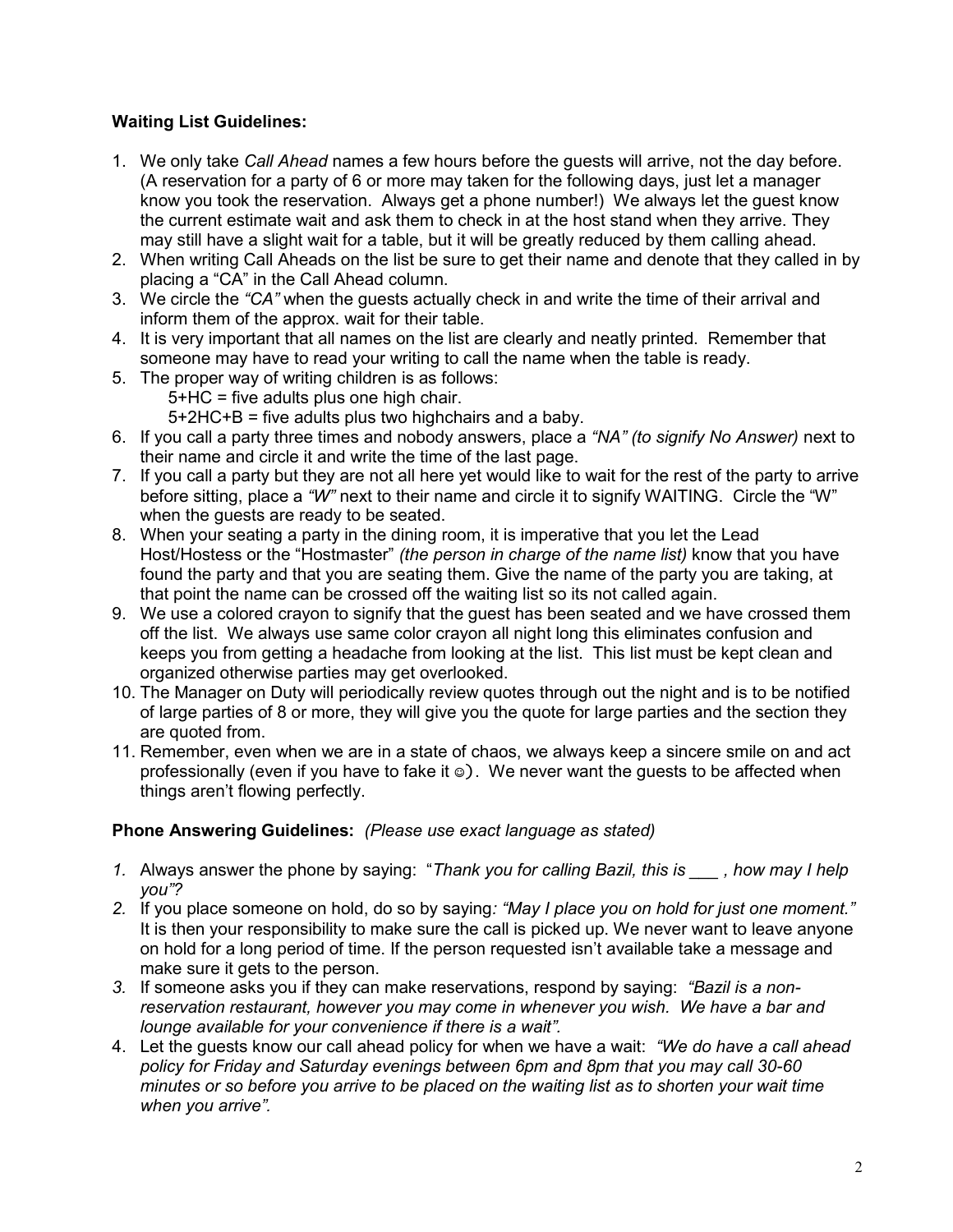- 5. We encourage large parties over 8 guests to come in before 6pm or after 8pm on weekdays or on weekends (Fridays & Saturdays) before 5pm or after 9pm. Please have a manager take any reservation in the reservation book. Only a manager can write in the reservation book.
- 6. Our menus are on-line at *www.bazilrestaurant.com*, or we can fax or mail out a copy.
- *7.* If someone asks where we are located say: *"We are located right off 390 at 749 E. Henrietta Road, across from MCC next to the Hampton Inn Hotel", or "Just of 590 at Empire Blvd, down the hill and on your left by the bay".*
- 8. Remember, always speak with a smile, even when your on the phone, your tone of voice sounds much friendlier when you speak with a smile!

#### **General Seating Instructions:**

- 1. It is part of your position to memorize the dinning room table numbers; you will be tested on them. It is very important that we seat the guests at the table specified by the Lead Host/Hostess, especially when we are on a wait.
- 2. If the party does not want to seat at the specified table, bring them back to the front desk and have them wait just a moment. Do not just let them choose any table otherwise you may be double seating a server or taking a table that was reserved for another larger party.
- 3. After you have seated your party, be sure to take a look around the dining room on your way back to the front desk so you can let the Lead Host/Hostess know what other tables are open and ready to be seated. You are the only eyes in the dining room because the Lead Host/Hostess should not ever leave the front desk.
- 4. Remember!!! There should always be someone at the front desk !!!
- 5. Once you have shown your party to their table, and placed the menus on the table say to the party: *"Thank you for choosing Bazil and enjoy your dinners this evening".*
- 6. If there is a wait and there are no tables open, let the Lead Host/Hostess know and go into the dining room to help the bussers get the next table ready. There is always something for you to do.

### **Receiving a Take Out Order:**

- 1. When receiving a take out order begin by asking for the guests name so that you may refer to them once you have completed the order.
- 2. Always write the take out order on the green take out order forms.
- 3. Fill in the top three lines first: Name, Phone Number, and Pick up time. If the guest is in the building and will be waiting for the order, write "in the lobby" or "at the bar" in place of the Phone Number and write "ASAP" in place of the Pick Up Time.
- 4. Now begin to take the order, write clearly. Place each item on its own line. If there is more than one of the same item place the number on the "Quantity" (Qty) line.
- 5. Ask the guest if they would prefer the house minnestrone soup or the house salad with each dinner item. Appetizers do not come with a soup or salad.
- 6. All orders come with breadsticks and utensils.
- 7. Do not check off any of the boxes at the right at this point, they are only to be checked off by the person filling the order in the kitchen to be sure every thing has been packed. Never give an order to a guest unless all the boxes have been checked and the ENTIRE order is complete!
- 8. Before you hang up with the customer, inform them of our express take out process. Express take out means they can give us their Credit Card number over the phone, then when they arrive to pick up the order, they can call from their car and we will bring the food right out to them!